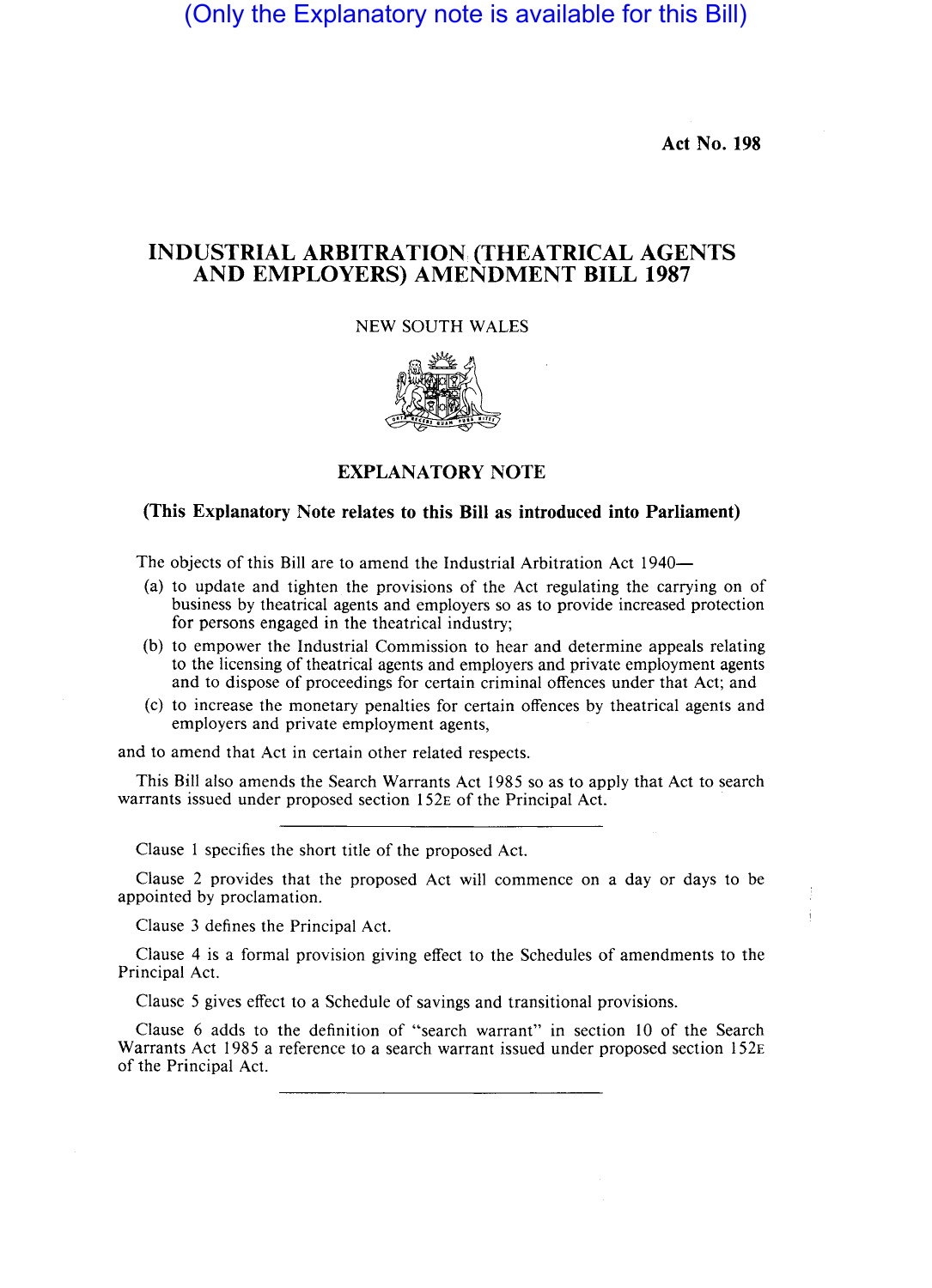### *Industrial Arbitration (Theatrical Agents and Employers) Amendment 1987*

### SCHEDULE 1-AMENDMENTS RELATING TO THEATRICAL AGENTS AND THEATRICAL EMPLOYERS

Schedule 1 omits the present Division 2 of Part XIV of the Principal Act and inserts a proposed Division 1 of that Part (proposed sections 132-145). The proposed Division establishes a system of regulation of theatrical agents and theatrical employers through the issue, by the Secretary of the Department of Industrial Relations and Employment, of licences. The proposed Division will modify the present system under which the Minister regulates theatrical agents through the issue of licences and theatrical employers through the issue of permits. A person will be able to hold only one kind of licence but must hold separate licences of the same kind for each place at which the person carries on an agency or business.

- (a) Proposed section 132 modifies the definitions of "theatrical agency", "theatrical enterprise" and "theatrical performer" presently contained in section 136 of the Principal Act-
	- (i) to make it clear that "theatrical agent" does not include a "personal manager" (which is defined to mean a person employed by, or who acts in partnership with, another person for the purpose of pursuing the financial benefit of the other person as a theatrical performer);
	- (ii) to include within the definition of "theatrical agent" persons conducting information services in relation to the availability for employment of theatrical performers;
	- (iii) to widen the ambit of the definitions of "theatrical enterprise" and "theatrical performer" so as to take account of expansion of the theatrical industry and encompass radio, television, audio and visual recording and films; and
	- (iv) to include within the definition of "theatrical performer" musicians and models, including mannequins (other than those employed for parade and still photographic work).
- (b) Sections 137 and 149 of the Principal Act presently provide a maximum penalty of \$500 for opening or carrying on a theatrical agency without a licence or carrying on business as a theatrical employer without a permit.

Proposed section 133 (1) provides that it will be an offence to do either of these things without a licence and increases the penalty to a maximum of 50 penalty units (\$5,000).

Proposed section 133 (2) creates a new offence, with a maximum penalty of 20 penalty units (\$2,000) or imprisonment for 3 months, if a licensee carries on an agency or business at a place of business other than the place to which the licence held by the licensee relates. (The new offence is similar to that contained in section 1450 (1) (b) of the Principal Act in relation to private employment agents).

- (c) Proposed section 134 preserves the power of the Minister (presently contained in section 137 (4) of the Principal Act) to exempt theatrical employers from the requirement to be licensed.
- (d) Proposed section 135 regulates the remuneration that may be received by a theatrical agent. It modifies the present provision contained in section 141 of the Principal Act to make it dear that a theatrical agent cannot receive remuneration of any kind in respect of the engagement of a theatrical performer if it and all other remuneration received by the agent (and any other agent concerned) for the engagement exceeds 10 per cent of the wages payable to the performer for that engagement.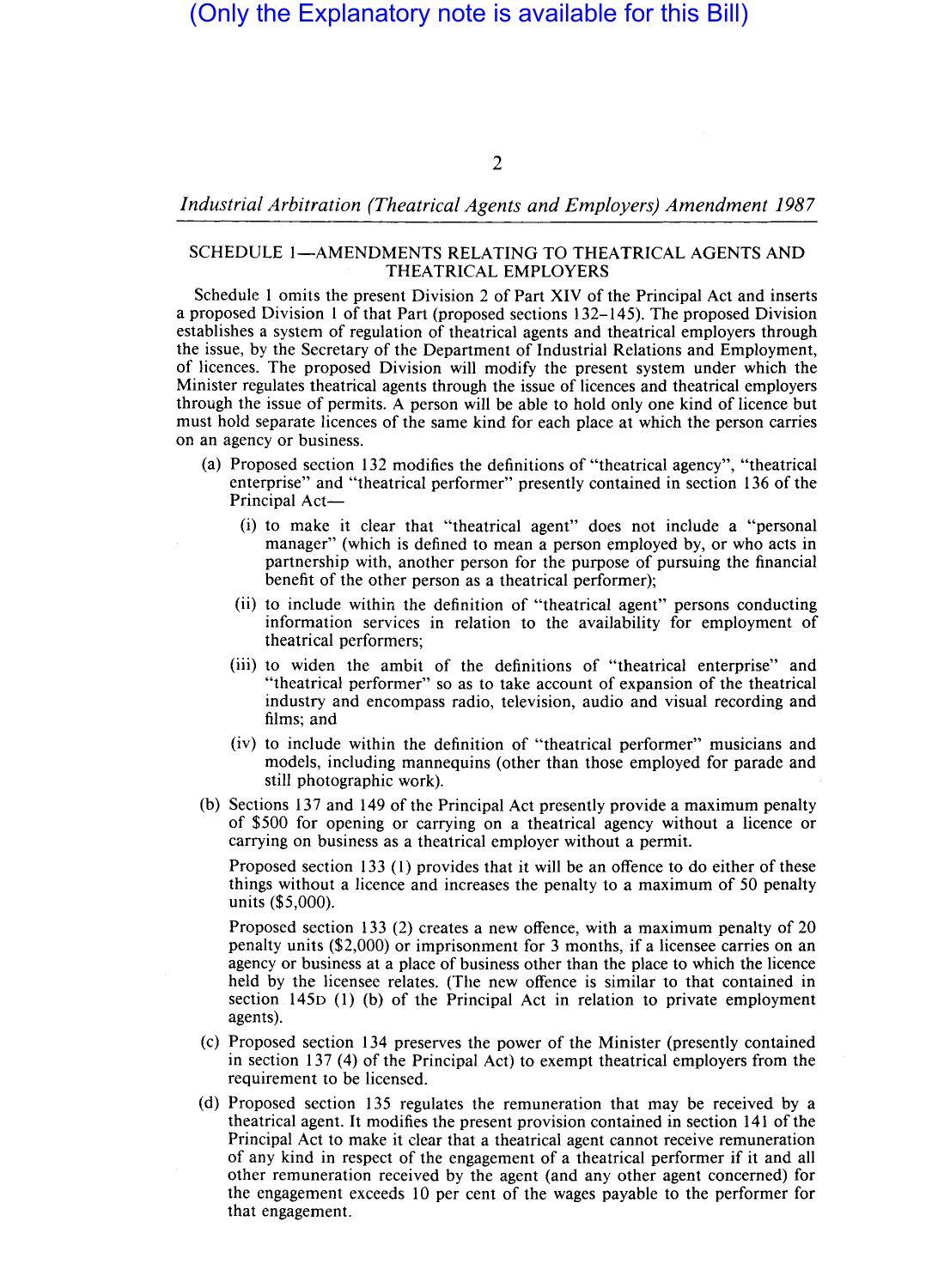3 **Act No. 198** 

*Industrial Arbitration (Theatrical Agents and Employers) Amendment 1987* 

- (e) Proposed sections 136 (False statements by theatrical agents) and 137 (Conviction to be endorsed on licence) re-enact, with necessary consequential modifications, provisions presently contained in sections 143 and 144 of the Principal Act.
- (f) Proposed section 138 makes it an offence, with a maximum penalty of 10 penalty units (\$1,000) or imprisonment for 3 months, for a theatrical agent to fail to provide a theatrical performer with immediate advice of any amounts received by the agent in respect of employment obtained by the agent for the performer or to fail to retain a copy of the advice for a period of 6 years from the date on which the advice is sent.
- (g) Proposed section 139 provides for the making of applications for the issue or renewal of a theatrical agent's licence or theatrical employer's licence. A separate application must be made in respect of each place of business. An application for a theatrical agent's licence must be accompanied by a bond or bank guarantee approved by the Secretary to secure the payment of \$10,000 to the Secretary during the currency of the licence.
- (h) Proposed section 140 enables the Secretary to investigate an application to ensure that the applicant for the licence is a fit and proper person to hold the licence and that the place at which the agency or business of the applicant is to be carried on meets the prescribed requirements for such places. The Secretary may request an industrial magistrate to make a recommendation as to whether the applicant is a fit and proper person to hold the licence in a similar way to that in which the Minister may presently make such a request under section 138 of the Principal Act. The Secretary may also request the Commissioner of Police to give a report as to whether the applicant is a fit and proper person in the same way as a report may presently be obtained in respect of a private employment agent under section 145G of the Principal Act.
- (i) Proposed section 141 provides for the determination by the Secretary of applications for licences. A licence shall be refused—
	- (i) if the applicant is not a fit and proper person (or, if the licence is to be held jointly with other persons, they are not fit and proper persons) to hold the licence or is (or are) not of or above the age of 18 years;
	- (ii) if the place at which the agency or business is to be carried on does not meet the prescribed requirements for such places; or
	- (iii) if the applicant for a theatrical agent's licence (or, if the licence is to be held jointly with other persons, any of the other persons) already holds a theatrical employer's licence or the applicant for a theatrical employer's licence already holds a theatrical agent's licence.

In determining whether a licensee is a fit and proper person, the Secretary is required to take into consideration any representation made in that respect by the Theatrical Agencies, Employers and Performers Advisory Committee and to take into account any conviction for an offence involving fraud or dishonesty in the 10 years preceding the making of the application.

- (j) Proposed section 142 enables the Secretary to require an applicant for a theatrical employer's licence to deposit with the Secretary on prescribed terms an amount of money determined by the Secretary (or to give some other security approved by the Secretary) to secure the payment of salaries, wages or fares of theatrical performers, as a condition of the issue of the licence.
- (k) Proposed section 143 states the form licences issued under the proposed Division shall take.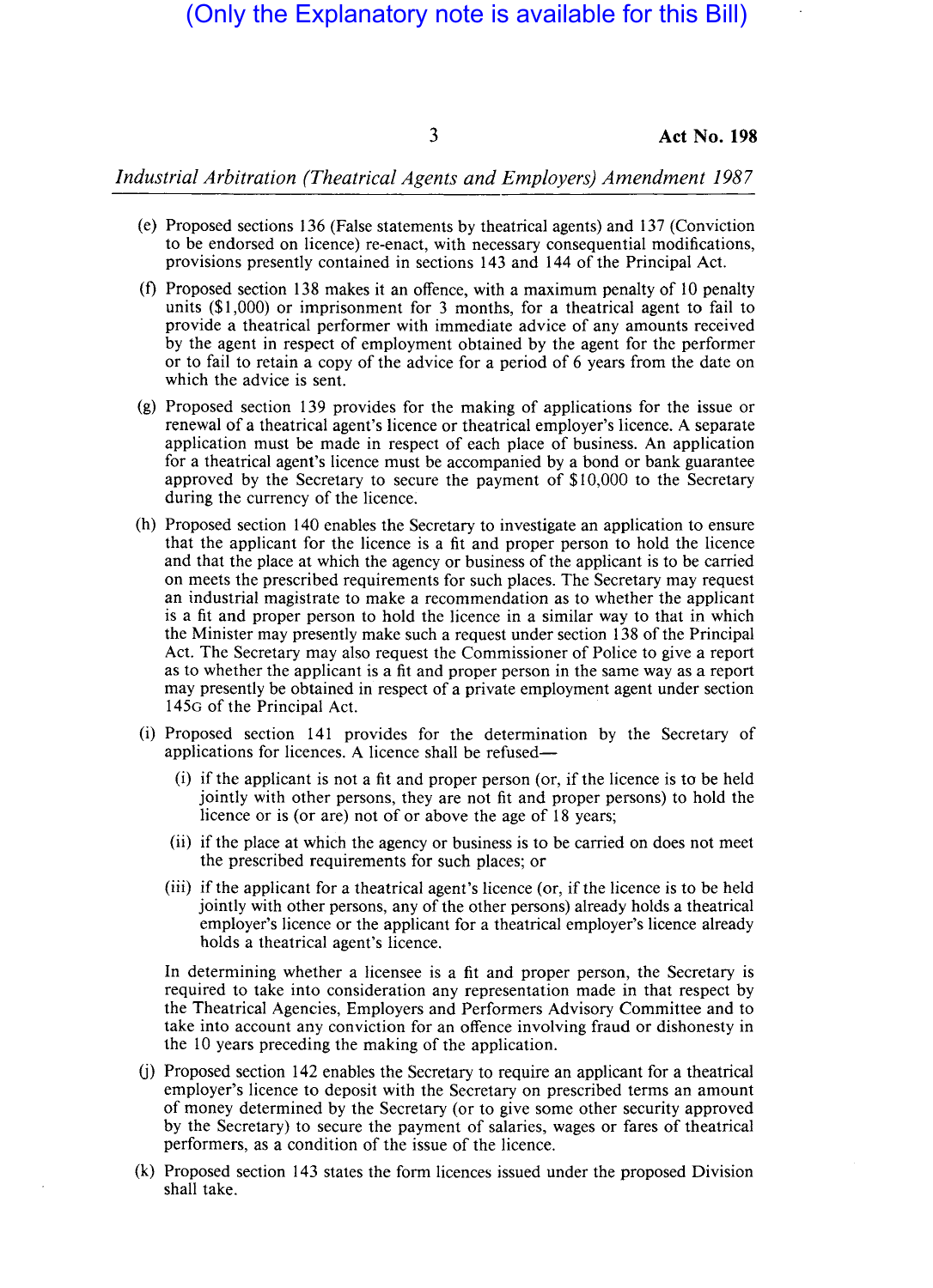4

### *Industrial Arbitration (Theatrical Agents and Employers) Amendment 1987*

- (I) Proposed section 144 provides for a licence issued under the proposed Division to remain in force for the period of 12 months from the date on which it is granted and for the renewal of licences.
- (m) Proposed section 144A requires the holder of a licence issued under the proposed Division to exhibit the licence and a notice in the prescribed form at the place to which the licence relates.
- (n) Proposed section 1448 requires theatrical agents to keep certain specified registers and to retain each register for a period of 6 years from the date in which the last entry is made in the register. The registers are to be open to inspection and examination by certain specified inspectors and officers.
- (0) Proposed section 144c requires the Secretary to keep registers of information necessary to administer the licence system to be established under the proposed Division.
- (p) Proposed section 144D enables the Secretary to cancel a licence issued under the proposed Division on certain specified grounds, including the ground that the licensee is not a fit and proper person to continue to hold the licence.
- (q) Proposed section 145 enables the Secretary to realise an amount secured by an approved bond or bank guarantee lodged with the Secretary and to apply the amount to benefit theatrical performers who have suffered loss by reason of an act or omission of the theatrical agent who lodged the bond or guarantee. The section will enable the Secretary to require such a theatrical agent to lodge a further approved bond or bank guarantee and to suspend the licence if the agent fails to do so.

#### SCHEDULE 2-AMENDMENTS RELATING TO PRIVATE EMPLOYMENT AGENTS

Schedule 2 (1) and (6) contain amendments by way of statute law revision.

Schedule 2 (2) contains a consequential amendment inserting a definition of "Secretary".

Schedule 2 (3) substitutes section  $145D$  of the Principal Act-

- (a) to increase the maximum penalty for the offence of receiving any fee, charge or other remuneration in respect of carrying on the business of a private employment agent when not being the holder of a private employment agent's licence from \$500 to 50 penalty units (\$5,000); and
- (b) to increase the maximum penalty for the offence of carrying on the business of a private employment agent at a place other than the place to which that or another licence held by the offender relates from \$500 to 20 penalty units (\$2,000).

Schedule 2 (4) and (6) make consequential amendments to various sections.

Schedule 2 (5) amends section 145E (Persons to be in charge at each place of business) to increase the maximum penalty for a failure to comply with the provisions of the section from \$500 to 20 penalty units (\$2,000) and to make certain consequential amendments.

Schedule 2 (7) inserts proposed section 145GA which enables the Secretary to request an industrial magistrate to report as to whether applicants for private employment agents' licences or persons appointed as persons in charge of places of business of private employment agents are or would be fit and proper persons to hold private employment agents' licences.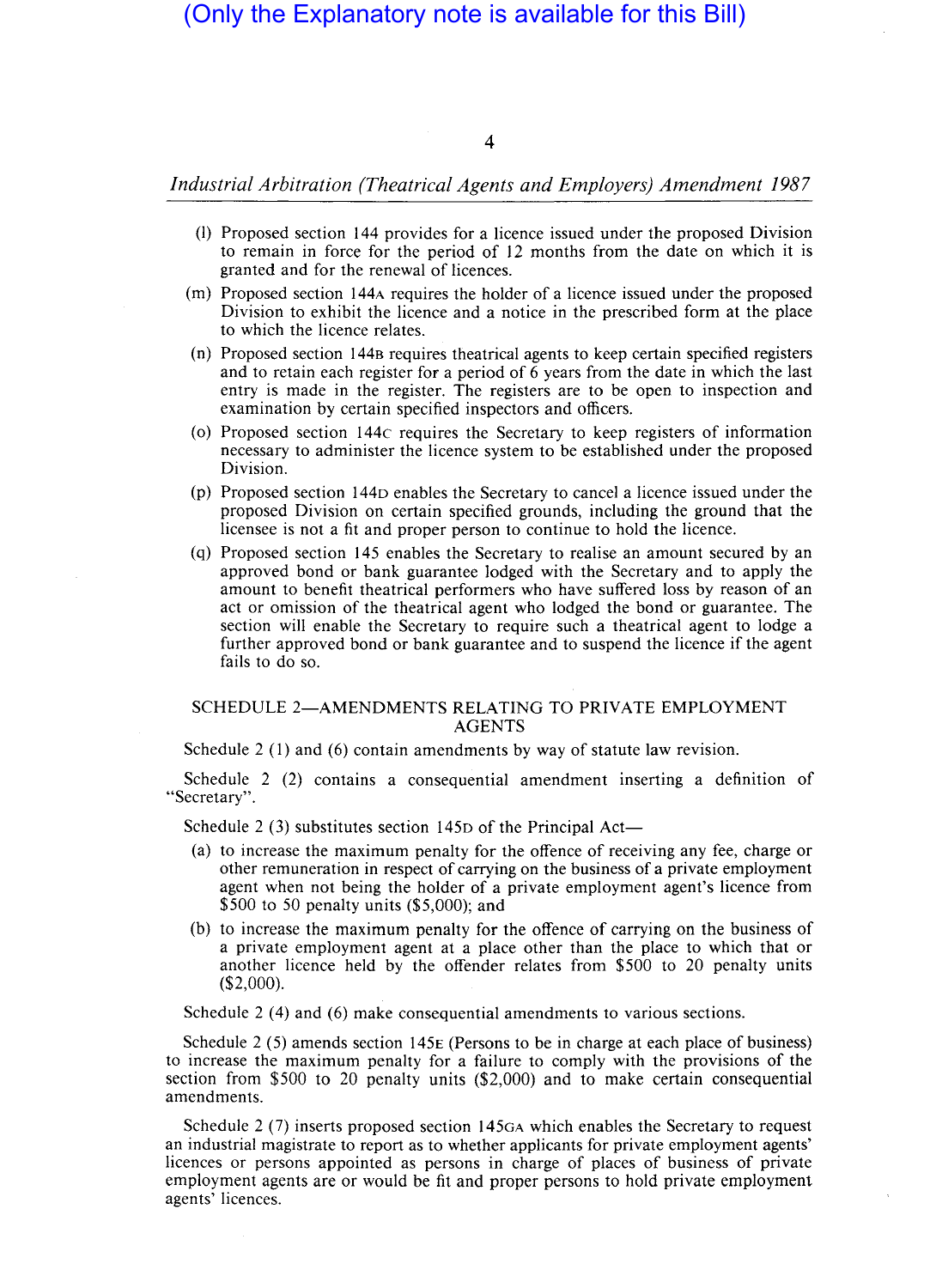5 **Act No. 198** 

*Industrial Arbitration (Theatrical Agents and Employers) Amendment 1987* 

Schedule 2 (8) makes certain consequential amendments to section 145H.

Schedule 2 (9) amends section 1451 to increase the maximum penalty for demanding or receiving any fee, charge or other remuneration in respect of carrying on the business of a private employment agent without a licence from \$500 to 20 penalty units (\$2,000).

Schedule 2 (10) amends section 145L to increase the maximum penalty for failure by a licensed private employment agent to notify the Secretary of specified changed particulars relating to the business carried on by the agent from \$500 to 20 penalty units (\$2,000).

Schedule 2 (11) amends section 145M to increase the maximum penalty for failure to deliver a cancelled licence to the Secretary from \$500 to 20 penalty units (\$2,000) and makes consequential amendments.

Schedule 2 (12) repeals section 145N (Appeals). Provision for such appeals is made by proposed section 151.

Schedule 2 (13) makes consequential amendments to section 1450.

Schedule 2 (14) repeals section 145P as a consequence of the insertion of proposed section 152c into the Principal Act.

Schedule 2 (15) amends section 145R (Offences by licensees) to increase the maximum penalty for an offence against the section from \$500 to 20 penalty units (\$2,000).

#### SCHEDULE 3-AMENDMENTS RELATING TO THEATRICAL AGENTS AND EMPLOYERS AND PRIVATE EMPLOYMENT AGENTS

Schedule 3 (I) amends section 39 (Interpretation) of the Principal Act as a consequence of the conferment of criminal jurisdiction on the Industrial Commission under proposed section 152.

Schedule 3 (2) repeals section 145R (2) as a consequence of the insertion of proposed section 150 into the Principal Act.

Schedule 3 (3) substitutes sections 146-148 in Division 3 of Part XIV of the Principal Act. Of the proposed sections:

- (a) Section 146 includes an interpretation provision for the purposes of the Division.
- (b) Sections 147 and 148 re-enact sections 146 and 147, respectively, of the Principal Act in a more modern form.

Schedule 3 (4) omits from section 149 (Offences) of the Principal Act a provision that would duplicate the offences to be contained in proposed section 133 (I) and increases the maximum monetary penalty applicable if a defendant is found guilty of fraud or certain other prohibited activities (or of conniving or colluding with another person in these respects) in carrying on a theatrical agency or business as a theatrical employer from \$500 to 50 penalty units (\$5,000).

Schedule 3 (5) inserts sections 149A-152F into Division 3 of Part XIV of the Principal Act. Of the proposed sections:

- (a) Section 149A provides for the issue of a duplicate licence on proof of loss or destruction of the original licence.
- (b) Section 150 provides that, if an offence is committed by a corporation, the directors of the corporation may be proceeded against in respect of the offence.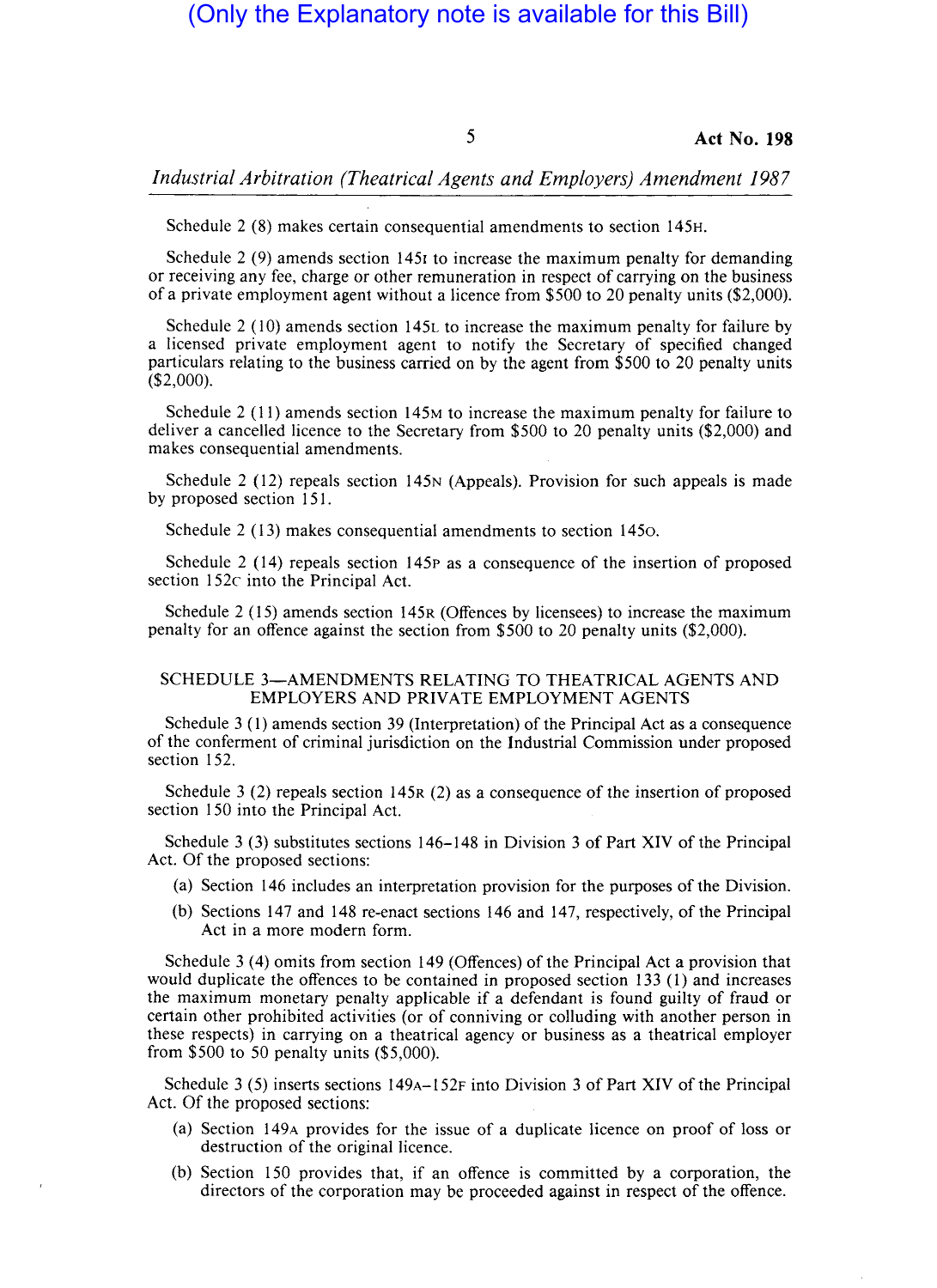6

*Industrial Arbitration (Theatrical Agents and Employers) Amendment 1987* 

- (c) Section 151 provides for appeals to be made to the Industrial Commission against the refusal to grant, or cancellation of, theatrical agents' and employers' and private employment agents' licences.
- (d) Section 152 provides-
	- (i) that proceedings for an offence against Part XIV or the regulations made under it may be taken only with the authority of the Minister;
	- (ii) that proceedings for an offence against the Part (other than section 133  $(1)$ ) or 1450 (I)) or the regulations shall be disposed of summarily before an industrial magistrate; and
	- (iii) that proceedings for an offence against section 133 (1) or  $145D(1)$  shall be prosecuted before the Industrial Commission. (Sections 39-43 of the Principal Act make provision for the prosecution of criminal offences before the commission. By the operation of those provisions the commission's jurisdiction will only be exercisable by a judicial member. The commission will have all the powers, authorities, duties and functions of an industrial magistrate in respect of these criminal proceedings and appeals may be made from a decision of the commission in criminal proceedings to the commission in court session).
- (e) Section 152A enables the Industrial Commission to make orders as to the payment of money if it appears, in the course of proceedings before it for an offence against section 133 (1) or  $145D(1)$ , that--
	- (i) the money is due to a theatrical performer from a person who has, without a licence, carried on a theatrical agency or the business of a theatrical employer; or
	- (ii) the money has been paid as a fee, charge or other remuneration by a person seeking employment from a person who has carried on the business of a private employment agent without a licence.
- (f) Section 152B provides that a copy of an entry in a register required to be kept under the Part, signed by the Secretary or other specified persons, is evidence of the matters stated in the copy.
- (g) Section 152e provides that an authorised officer of the Department of Industrial Relations and Employment may carry out any of the Secretary's functions under the Part.
- (h) Section 1520 confers specified powers on an industrial inspector, officer of an industrial union of employees in respect of whom an authority is in force under section 129A of the Principal Act or officer of the Department authorised in writing by the Secretary. The inspectors or officers will have the power to enter and search the place to which a licence under the Part relates. **In** the exercise of their powers, inspectors and officers will be empowered to examine books, papers, records or remittance advices required to be kept, made or given under the Part if they believe, on reasonable grounds, that an offence against Part XIV of the Principal Act or the regulations made under it has been or is being committed.
- (i) Section 152E provides that an inspector or officer may obtain a search warrant from an authorised justice to authorise the entry of a dwelling in certain circumstances.
- (j) Section 152F creates certain offences to ensure that the powers of inspectors and officers granted under section 1520 may be exercised and that certain requirements made by them in the exercise of those powers shall be complied with.